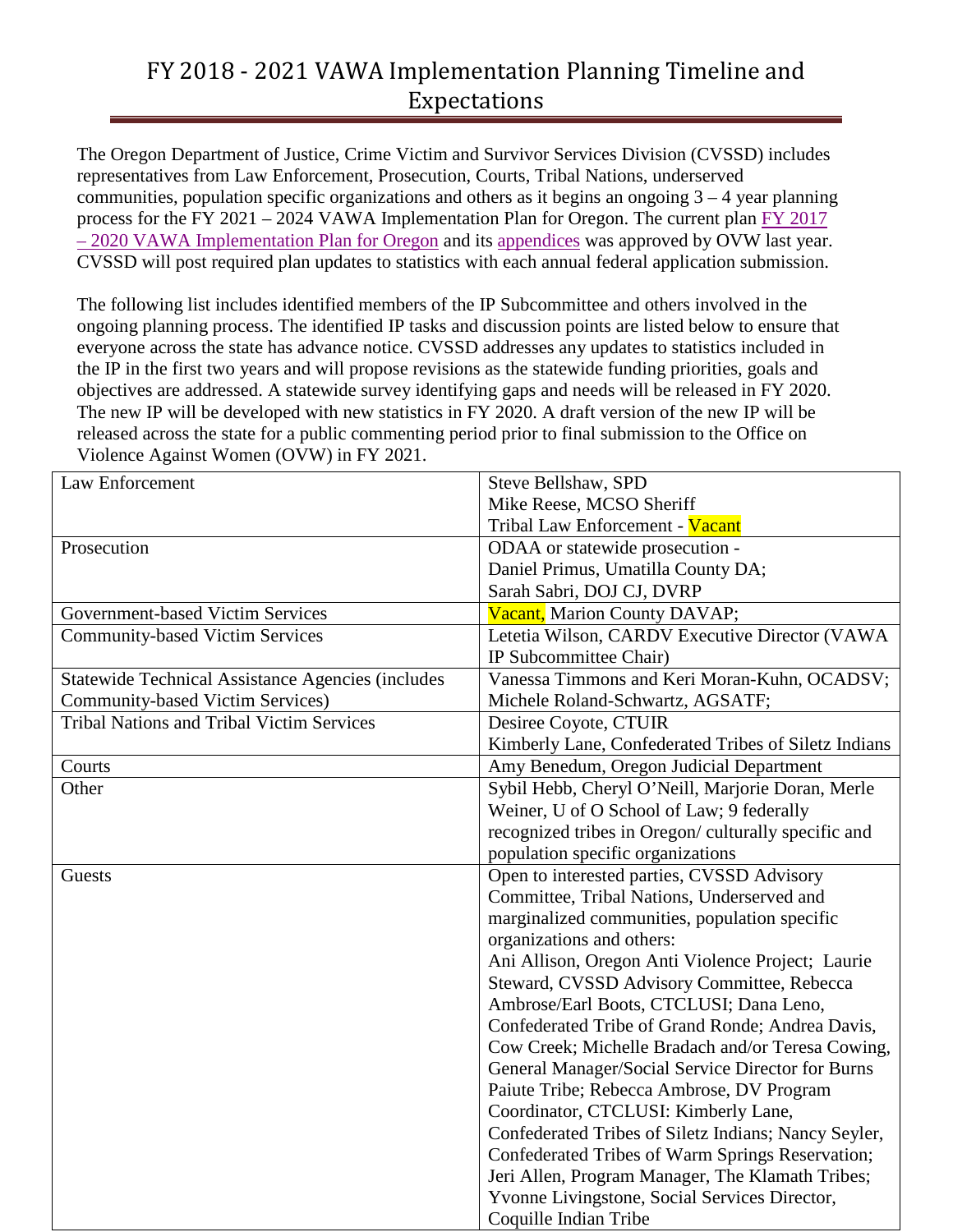| 2018                                     | 2019                                        | 2020                                 |
|------------------------------------------|---------------------------------------------|--------------------------------------|
| January 1 – December 31, 2018 (year      | <b>January 1 – December 31, 2019</b>        | <b>January 1 – December 31, 2020</b> |
| one of competitive award) non-           | (year two of competitive award)             | (List Competitive/Non                |
| competitive award July 1, 2017 -         | and year 2 of non-competitive               | Competitive)                         |
| June 30, 2018                            | award July 1, 2018 - June 30, 2019          | 1 in person meeting and/or           |
| 1 in person meeting                      | 1 in person meeting and 1                   | teleconference                       |
|                                          | teleconference                              |                                      |
| Final FY 2017 - 2020 VAWA                | Submit addendum to VAWA IP that             | Submits FY 2021 - 2024 VAWA IP       |
| <b>Implementation Plan for Oregon</b> –  | includes updated demographics and           | for Oregon to OVW with FY 2021       |
| Submitted to OVW May 2017, OVW           | statistics. The addendum will be            | <b>VAWA Federal Application</b>      |
| Approval Date 10/12/2017.                | included with the FY 2019 VAWA              | approximately April/May 2021.        |
| Current IP is posted on                  | solicitation.                               |                                      |
| the <u>VAWA</u> webpage.                 | If any changes are made to the<br>$\bullet$ |                                      |
|                                          | statewide funding priorities,               |                                      |
| Submit addendum to VAWA IP that          | goals and objectives, plans on              |                                      |
| includes updated demographics and        | how to use the grant funds, any             |                                      |
| statistics. The addendum is included     | new planning subcommittee                   |                                      |
| with the FY 2018 VAWA solicitation       | members and related                         |                                      |
| (released May 1, 2018 and due by June    | documentation from them, and                |                                      |
| 12, 2018).                               | any changes to the state grant              |                                      |
|                                          | making strategy and efforts to              |                                      |
|                                          | meet the needs of underserved               |                                      |
|                                          | populations <i>requires</i> deliberate      |                                      |
|                                          | consultation and coordination               |                                      |
|                                          | with the full list of entities:             |                                      |
|                                          | $\checkmark$ DV/SA coalitions, law          |                                      |
|                                          | enforcement,                                |                                      |
|                                          | prosecution, courts,                        |                                      |
|                                          | federally recognized                        |                                      |
|                                          | tribes, representatives                     |                                      |
|                                          | from underserved                            |                                      |
|                                          | populations including                       |                                      |
|                                          | culturally specific                         |                                      |
|                                          | populations, victim                         |                                      |
|                                          | service providers and                       |                                      |
|                                          | population specific                         |                                      |
|                                          | organizations.                              |                                      |
| OVW anticipated release of 2018          | OVW anticipated release of 2019             | OVW anticipated release of 2020      |
| VAWA solicitation on February 5,         | VAWA solicitation on April 5, 2019          | VAWA solicitation on April 5, 2020   |
| 2018 (released May 1, 2018 and due       | (due May 15, 2019).                         | (due May 15, 2020).                  |
| <b>June 12, 2018</b> ).                  | CVSSD will provide the most                 | CVSSD will provide the               |
| CVSSD will provide the most<br>$\bullet$ | recent census data relating to              | most recent census data              |
| recent census data relating to           | underserved populations and                 | relating to underserved              |
| underserved populations and              | submit to OVW with the                      | populations and submit to            |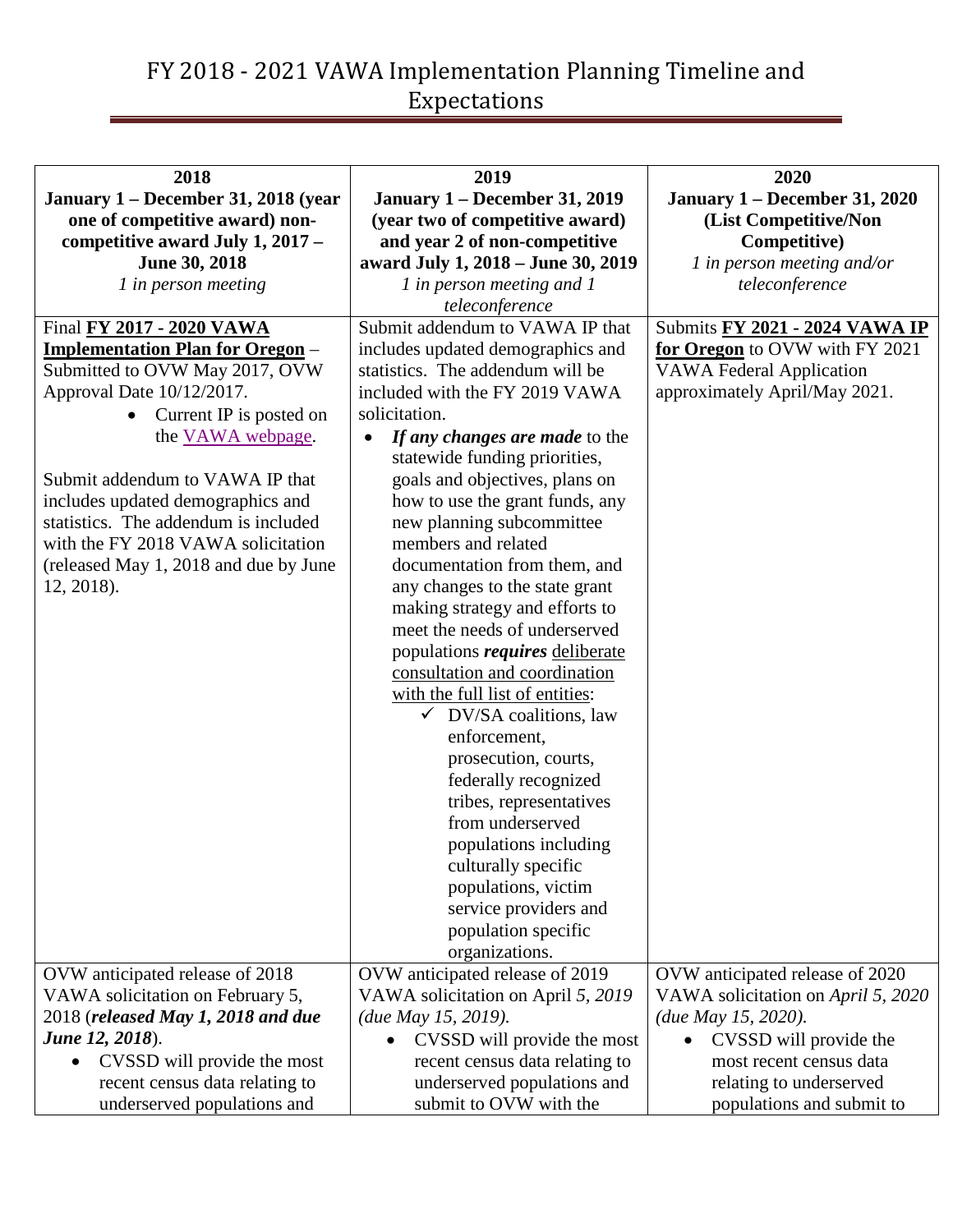| submit to OVW with the federal<br>application.                                                                                                                                                                                                                                                                                                                                                                                                                                                                                                                                                                                                                                                                                                                                                                                                                           | federal application.<br>Application may require<br>$\bullet$<br>"Letters of Support" from all<br>of the required collaborative<br>entities listed above.                                                                                                                                                                                                                                                                                                                                                                                                                                                                                                                                                                                                                                                                                                                                                  | OVW with the federal<br>application.<br>Application may require<br>"Letters of Support" from all<br>of the required collaborative<br>entities listed above.                                                                                                                                                                                                                                                                                                                                                                                                                                                                                                                                                                                    |
|--------------------------------------------------------------------------------------------------------------------------------------------------------------------------------------------------------------------------------------------------------------------------------------------------------------------------------------------------------------------------------------------------------------------------------------------------------------------------------------------------------------------------------------------------------------------------------------------------------------------------------------------------------------------------------------------------------------------------------------------------------------------------------------------------------------------------------------------------------------------------|-----------------------------------------------------------------------------------------------------------------------------------------------------------------------------------------------------------------------------------------------------------------------------------------------------------------------------------------------------------------------------------------------------------------------------------------------------------------------------------------------------------------------------------------------------------------------------------------------------------------------------------------------------------------------------------------------------------------------------------------------------------------------------------------------------------------------------------------------------------------------------------------------------------|------------------------------------------------------------------------------------------------------------------------------------------------------------------------------------------------------------------------------------------------------------------------------------------------------------------------------------------------------------------------------------------------------------------------------------------------------------------------------------------------------------------------------------------------------------------------------------------------------------------------------------------------------------------------------------------------------------------------------------------------|
| Released VAWA Competitive RFA on<br>August 18, 2017 (due October 3, 2017).<br>Separate planning discussion<br>with Competitive Review Team<br>2 year VAWA Competitive<br>$\bullet$<br>projects funded January 1, 2018<br>$-$ December 31, 2019                                                                                                                                                                                                                                                                                                                                                                                                                                                                                                                                                                                                                           | Anticipated release of VAWA<br>Competitive RFA in July 2019<br>(includes non-competitive for Court).<br>Develop Competitive-Review<br>$\bullet$<br>teams for law enforcement<br>and prosecution categories.<br>Award period January 1,<br>$\bullet$<br>2020 - December 31, 2022<br>(December 31, 2023, if<br>adequate federal funding<br>available for a 3-year award).                                                                                                                                                                                                                                                                                                                                                                                                                                                                                                                                   | Implement VAWA Competitive<br>projects for Law Enforcement and<br>Prosecution (non-competitive for<br>Courts) on January 1,2020.<br>Anticipated award period through<br>December 31, 2022.                                                                                                                                                                                                                                                                                                                                                                                                                                                                                                                                                     |
| CVSSD will meet with IP<br>Subcommittee by Fall 2018 to discuss<br>the following:<br>Address progress on goals,<br>$\bullet$<br>activities and objectives as well<br>as funding priorities in IP.<br>Develop revisions as needed for<br>FY 2019 federal application.<br>Discuss anticipated VAWA<br>$\bullet$<br>Reauthorization and other<br>federal funding issues.<br>Meaningful access to sexual<br>$\bullet$<br>assault services.<br>Uses of discretionary allocation<br>$\bullet$<br>grant funds for statewide<br>training purposes as well as<br>other statewide funding<br>priorities.<br>Outreach to underserved<br>$\bullet$<br>communities including<br>culturally specific populations,<br>and population specific<br>organizations.<br>Adding new members to the<br>$\bullet$<br><b>VAWA IP Subcommittee</b><br>Other topics to be determined.<br>$\bullet$ | CVSSD will hold a teleconference<br>by late Spring to address the<br>anticipated VAWA Reauthorization<br>impact to VAWA 2019. VAWA is up<br>for reauthorization in 2018.<br>CVSSD will meet with IP<br>Subcommittee by late summer/early<br>fall to:<br>Address progress on goals,<br>٠<br>activities and objectives in<br>IP. Develop revisions as<br>needed with FY 2020 federal<br>application.<br>Develop the process that ensures all<br>required entities are included in the<br>planning process for the plan. By<br>federal statute, all discussions that<br>address substantive parts of the plan<br>must be presented to the coalition,<br>federally recognized tribes,<br>underserved populations, culturally<br>specific populations, population<br>specific organizations. Discuss<br>holding stakeholder meetings in<br>various locations around the state in<br>Spring/Summer 2018 - 2019. | CVSSD will hold a meeting with<br>the VAWA IP Subcommittee and<br>guests by late Spring/early summer:<br>Develop the statewide survey that<br>addresses needs and gaps for law<br>enforcement, prosecution, courts,<br>and victim service programs,<br>Release statewide by May 2020.<br>The IP Planning<br>$\bullet$<br>Subcommittee will discuss<br>changes to ensure that it<br>meets disciplines needs and<br>gaps for the state.<br>• Survey for new plan<br>analyzed and report prepared<br>for VAWA IP.<br>Develop the FY 2021 - 2024<br>VAWA IP for review by September<br>2020.<br>IP Subcommittee discusses<br>revisions to funding<br>priorities and<br>goals/objectives/outcomes<br>Members vote to approve IP<br>in December 2020 |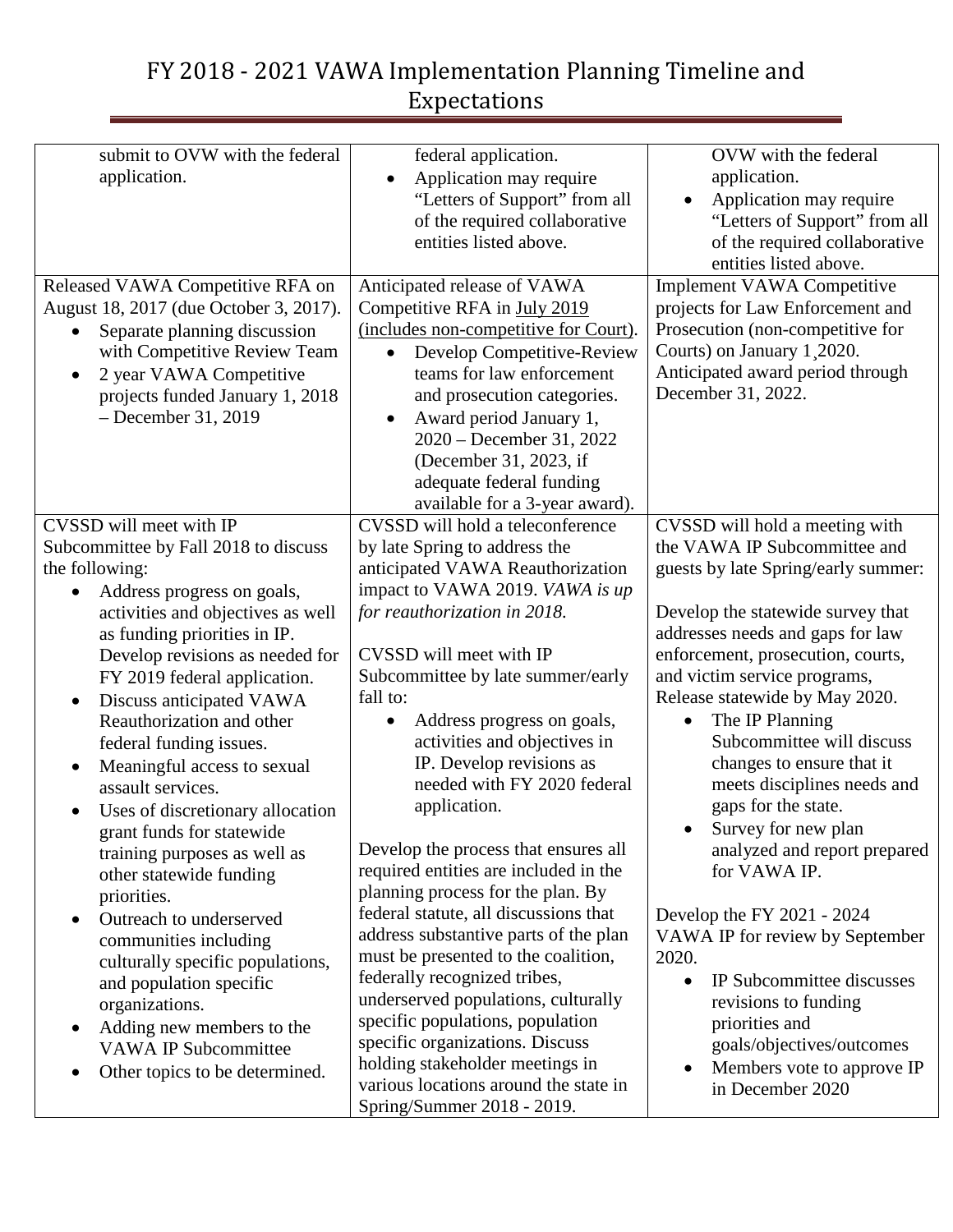| Develop the process that ensures all<br>required entities are included in the<br>planning process for the plan. By<br>federal statute, all discussions that<br>address substantive parts of the plan<br>must be presented to the coalition,<br>federally recognized tribes,<br>underserved populations, culturally<br>specific populations, population<br>specific organizations. Discuss holding<br>stakeholder meetings in various<br>locations around the state in<br>Spring/Summer 2018 - 2019.<br>Initiate formal meetings with Tribal<br>Nations leadership/tribal council that<br>focuses on victim service needs and<br>gaps, collaboration, as well as<br>successes, challenges/barriers to | Continue formal meetings with<br>Tribal Nations leadership/tribal<br>council that focuses on victim<br>service needs and gaps,<br>collaboration, as well as successes,<br>challenges/barriers to service<br>provision.                                                                                | Members submit Documentation of<br>Collaboration forms with LE,<br>Prosecution, VS, Courts, TN<br>perspective by January 2021.                                                                                                                                                                                                                                                                          |
|------------------------------------------------------------------------------------------------------------------------------------------------------------------------------------------------------------------------------------------------------------------------------------------------------------------------------------------------------------------------------------------------------------------------------------------------------------------------------------------------------------------------------------------------------------------------------------------------------------------------------------------------------------------------------------------------------|-------------------------------------------------------------------------------------------------------------------------------------------------------------------------------------------------------------------------------------------------------------------------------------------------------|---------------------------------------------------------------------------------------------------------------------------------------------------------------------------------------------------------------------------------------------------------------------------------------------------------------------------------------------------------------------------------------------------------|
| service provision.<br>Discuss use of VS and Discretionary<br>funds:<br>Add Joint Allocation discussion<br>on grant funds<br>Add listening tour and<br>monitoring visits (focus on<br>collaboration, outreach, US, TN<br>and population specific<br>organizations (Culturally<br>specific).                                                                                                                                                                                                                                                                                                                                                                                                           | Discuss use of VS and Discretionary<br>funds:<br><b>Add Joint Allocation</b><br>$\bullet$<br>discussion on grant funds<br>Add listening tour and<br>$\bullet$<br>monitoring visits (focus on<br>collaboration, outreach, US,<br>TN and population specific<br>organizations (Culturally<br>specific). | Documentation of Collaboration<br>forms by allocation and/or key<br>partner (as required by OVW).<br>Ensure key partners have<br>prepared the DOC forms for<br>signature. All DOC forms<br>will be completed after the<br>new plan has been reviewed<br>in a public commenting<br>period (and all identified<br>concerns addressed).<br>Anticipated submission of<br>signed DOC forms by April<br>2021. |
|                                                                                                                                                                                                                                                                                                                                                                                                                                                                                                                                                                                                                                                                                                      | If necessary, DOJ CVSSD will<br>schedule a second teleconference<br>and/or meeting.                                                                                                                                                                                                                   | <b>CVSSD</b> releases the Draft IP across<br>the state for public comment in<br>October 2020.<br>All comments and/or concerns are<br>addressed in the draft plan.<br>The draft plan is forwarded to the<br>CVSSD AC and VAWA IP before<br>final submission to OVW in early<br>2021.                                                                                                                     |